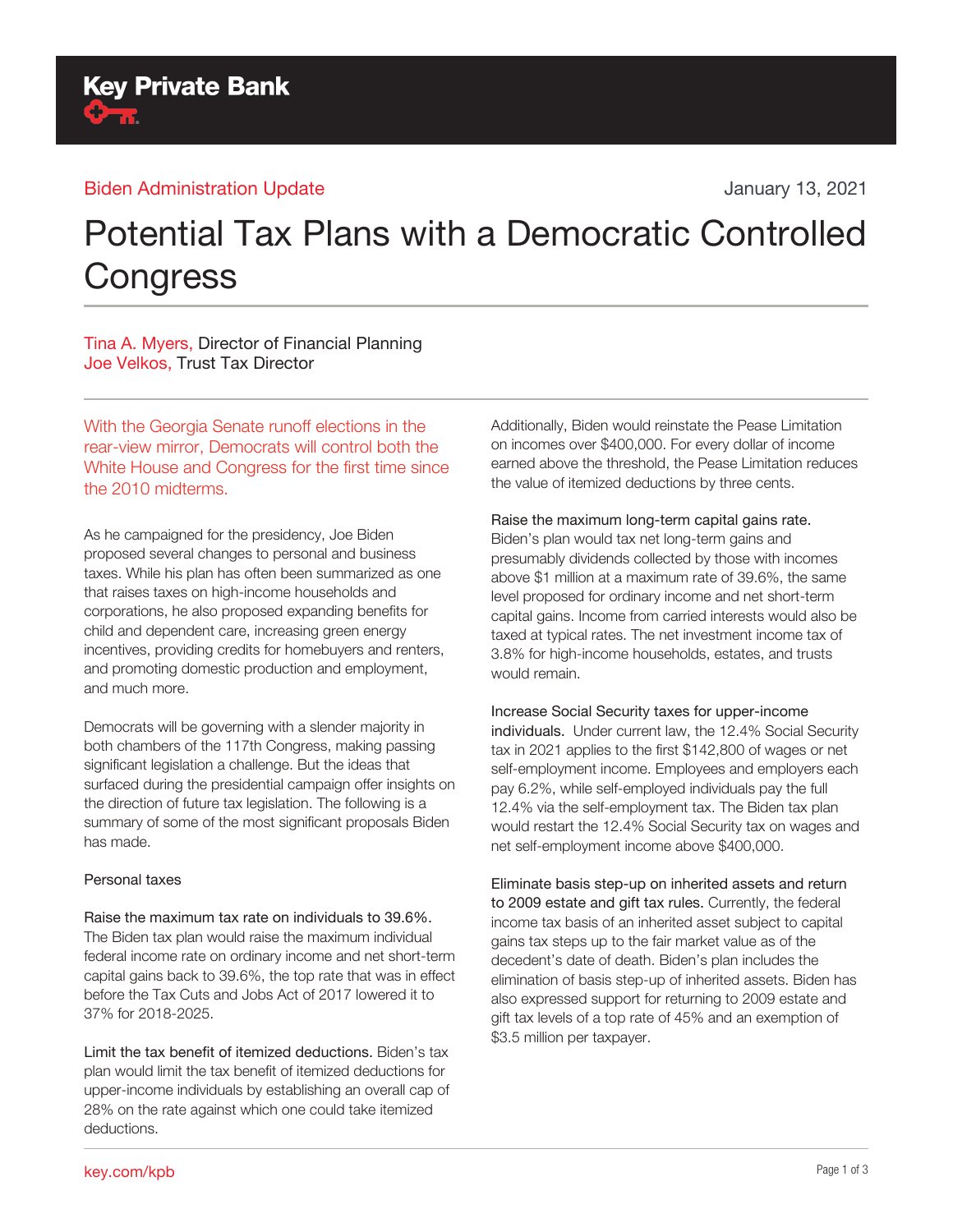Increase child and dependent care credits. Biden wants to increase the child and dependent care tax credit to a maximum of \$8,000 for one child and \$16,000 for two or more children. The credit would be refundable and phased out for higher-income families. Biden has also proposed a new \$5,000 tax credit to help informal caregivers for expenses associated with helping family members. Additionally, he wants a temporary expansion of the child tax credit for 2021 and for as long as economic conditions require.

#### Provide new credits for homebuyers and renters.

Biden's plan would create a new refundable tax credit of up to \$15,000 for eligible first-time homebuyers. His plan would establish a new refundable tax credit to hold rent and utility payments to 30% of monthly income.

Promote retirement savings. Biden also proposes to "equalize" the treatment of defined contribution retirement plans to make the tax benefits of saving for retirement more broadly available to middle- and lower-income taxpayers, possibly by replacing the existing deduction for retirement plan contributions with a refundable tax credit.

Offer tax credits that help working families afford health insurance. In addition to policies to protect and expand the Affordable Care Act, Biden wants to ensure that no family spends more than 8.5% of their income on health insurance by increasing access to refundable health premium tax credits.

Reinstate/expand green energy tax incentives. Biden would reinstate/develop green energy tax incentives and modify them to benefit middle-class consumers. These would include restoring credits for buying electric vehicles produced by manufacturers whose credits were phased out, reinstating the tax credit for residential energyefficiency improvements, and permanently extending the residential solar investment tax credit.

#### Business taxes

Increase the corporate tax rate and establish a minimum tax on corporations. Biden would increase the tax rate on corporate income to 28% from its current 21%. He has also recommended imposing a new minimum tax of 15% of reported book net income on corporations with at least \$100 million in annual income.

Double the current minimum tax on profits earned by foreign subsidiaries of US firms. A global intangible lowtaxed income (GILTI) tax currently requires multinational companies to pay a tax of at least 10.5% on foreign income generated from relatively mobile and intangible assets held abroad. Biden would raise this tax to 21%.

Phase-out small business income deduction above \$400,000. Biden would maintain the current 20% qualified business income (QBI) deduction for those making under \$400,000 per year while phasing out the deduction for taxpayers earning \$400,000 or more.

Eliminate real estate tax breaks. The Biden plan would eliminate:

- 1. The \$25,000 exemption from the passive loss rules for rental real estate losses incurred by middleincome individuals.
- 2. Provisions that allow deferral of capital gains taxes on swaps of appreciated real property.
- 3. Rules that allow faster depreciation for certain properties.
- 4. QBI deductions for profitable rental real estate activities.

Introduce incentives for domestic production and employment. Biden would encourage domestic manufacturing and discourage offshoring of US jobs and production activity through a combination of tax penalties and incentives. His initiative includes a 10% offshoring tax penalty imposed on foreign production profits intended for sale back into the United States. The plan would also deny deductions associated with moving jobs and production offshore and introduce a "Made in America" credit of 10%, applying to several enumerated categories of qualifying expenses.

Expand renewable energy tax credits. Biden's plan includes tax credits for business investments in renewable energy efforts such as carbon capture, use, and storage. Biden would also end tax subsidies for fossil fuels.

### For more information, please contact your Key Private Bank Advisor.